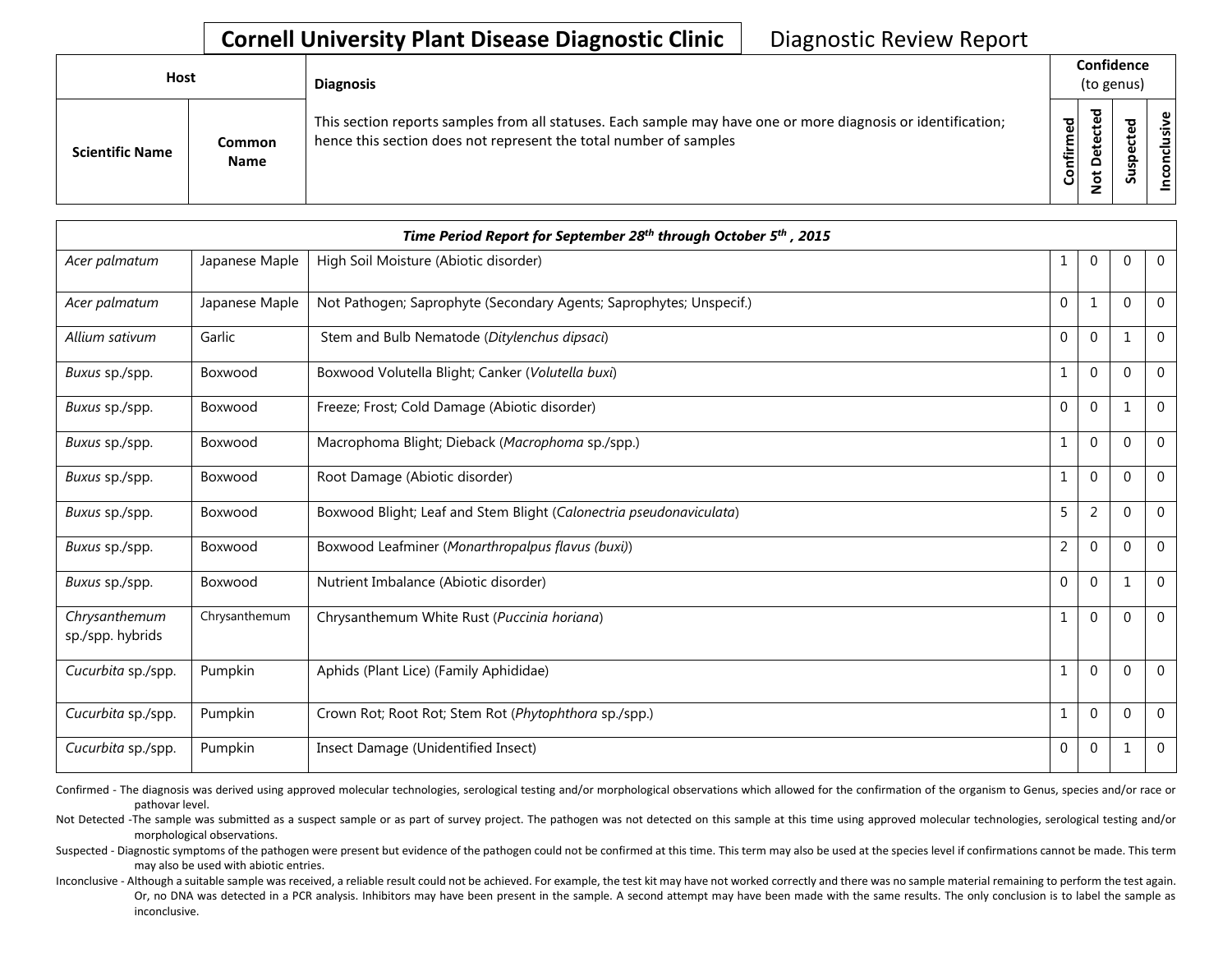| Host                   |                       | <b>Diagnosis</b>                                                                                                                                                                   |           |                   | Confidence<br>(to genus) |                                                   |
|------------------------|-----------------------|------------------------------------------------------------------------------------------------------------------------------------------------------------------------------------|-----------|-------------------|--------------------------|---------------------------------------------------|
| <b>Scientific Name</b> | Common<br><b>Name</b> | This section reports samples from all statuses. Each sample may have one or more diagnosis or identification;<br>hence this section does not represent the total number of samples | Confirmed | ᇃ<br>$\Box$<br>سه | ۹<br>ب<br>n              | $\tilde{\mathbf{z}}$<br>$\overline{a}$<br>᠊ᠣ<br>ğ |

| Cucurbita sp./spp.             | Pumpkin      | Moisture Stress (Abiotic disorder)                                  | 1            | 0            | $\Omega$     | $\overline{0}$ |
|--------------------------------|--------------|---------------------------------------------------------------------|--------------|--------------|--------------|----------------|
| Cucurbita sp./spp.             | Pumpkin      | Sooty Mold (Unidentified Fungus)                                    | $\mathbf{1}$ | $\mathbf 0$  | $\mathbf{0}$ | $\mathbf 0$    |
| Cucurbita sp./spp.             | Squash       | Aphids (Plant Lice) (Family Aphididae)                              | $\mathbf{1}$ | $\mathbf{0}$ | $\Omega$     | $\mathbf 0$    |
| Cucurbita sp./spp.             | Squash       | Cucurbit Downy Mildew (Pseudoperonospora cubensis)                  | $\mathbf{1}$ | $\mathbf 0$  | $\Omega$     | $\overline{0}$ |
| Cucurbita sp./spp.             | Squash       | Insect Damage (Unidentified Insect)                                 | $\mathbf 0$  | $\mathbf{0}$ | $\mathbf 1$  | $\mathbf{0}$   |
| Cucurbita sp./spp.             | Squash       | Moisture Stress (Abiotic disorder)                                  | $\mathbf 0$  | $\mathbf 0$  | 1            | $\mathbf 0$    |
| Cucurbita sp./spp.             | Squash       | Powdery Mildew (Oidium sp./spp.)                                    | $\mathbf{1}$ | $\mathbf{0}$ | $\mathbf{0}$ | $\Omega$       |
| Cucurbita sp./spp.             | Squash       | Sooty Mold (Unidentified Fungus)                                    | $\mathbf{1}$ | $\mathbf 0$  | $\mathbf{0}$ | $\mathbf 0$    |
| Dahlia sp./spp.                | Dahlia       | Not Pathogen; Saprophyte (Secondary Agents; Saprophytes; Unspecif.) | $\mathbf{1}$ | $\mathbf{0}$ | $\Omega$     | $\mathbf{0}$   |
| Dahlia sp./spp.                | Dahlia       | Spider Mites (Family Tetranychidae)                                 | $\mathbf{1}$ | $\mathbf{0}$ | $\Omega$     | $\mathbf{0}$   |
| Fagus sylvatica<br>atropunicea | Copper Beech | Insect Damage (Unidentified Insect)                                 | $\mathbf{1}$ | $\Omega$     | $\mathbf{0}$ | $\Omega$       |
| Fagus sylvatica<br>atropunicea | Copper Beech | Root Rot (Unidentified Agent)                                       | $\mathbf 0$  | $\Omega$     | $\mathbf{1}$ | $\Omega$       |
| Fagus sylvatica<br>atropunicea | Copper Beech | Stem Canker (Phytophthora sp./spp.)                                 | $\mathbf 0$  | $\mathbf{1}$ | 0            | $\mathbf 0$    |

Confirmed - The diagnosis was derived using approved molecular technologies, serological testing and/or morphological observations which allowed for the confirmation of the organism to Genus, species and/or race or pathovar level.

Not Detected -The sample was submitted as a suspect sample or as part of survey project. The pathogen was not detected on this sample at this time using approved molecular technologies, serological testing and/or morphological observations.

Suspected - Diagnostic symptoms of the pathogen were present but evidence of the pathogen could not be confirmed at this time. This term may also be used at the species level if confirmations cannot be made. This term may also be used with abiotic entries.

Inconclusive - Although a suitable sample was received, a reliable result could not be achieved. For example, the test kit may have not worked correctly and there was no sample material remaining to perform the test again. Or, no DNA was detected in a PCR analysis. Inhibitors may have been present in the sample. A second attempt may have been made with the same results. The only conclusion is to label the sample as inconclusive.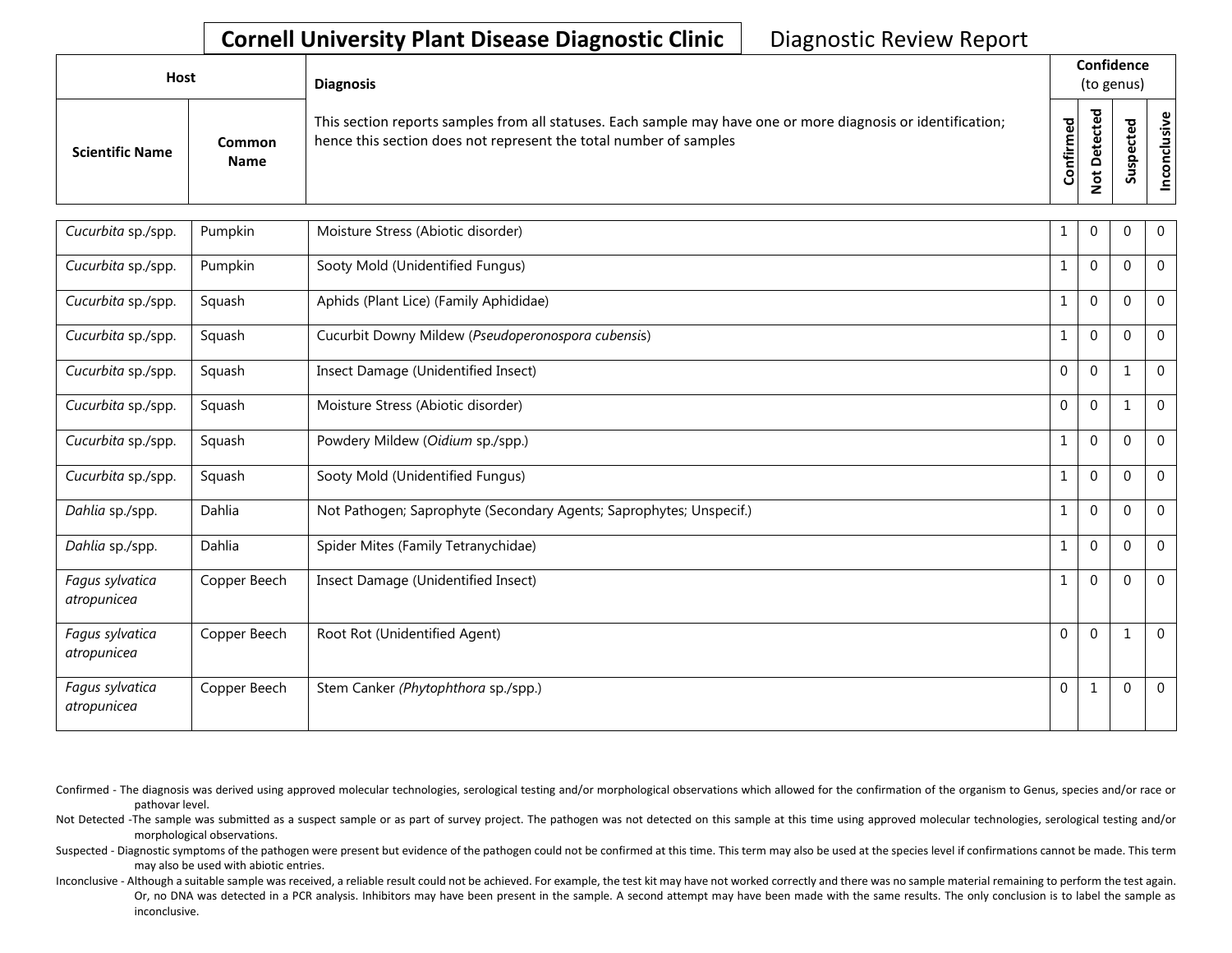| Host                   |                       | <b>Diagnosis</b>                                                                                                                                                                   | Confidence<br>(to genus) |        |                                      |
|------------------------|-----------------------|------------------------------------------------------------------------------------------------------------------------------------------------------------------------------------|--------------------------|--------|--------------------------------------|
| <b>Scientific Name</b> | Common<br><b>Name</b> | This section reports samples from all statuses. Each sample may have one or more diagnosis or identification;<br>hence this section does not represent the total number of samples | Confirmed                | ᇃ<br>≏ | $\tilde{\mathbf{z}}$<br>š<br>᠊ᠣ<br>g |

| Fagus sylvatica<br>atropunicea | Copper Beech          | Trunk Girdling (Abiotic disorder)                                   | $\mathbf 0$      | $\overline{0}$ |          | $\mathbf{0}$   |
|--------------------------------|-----------------------|---------------------------------------------------------------------|------------------|----------------|----------|----------------|
| Gleditsia<br>triacanthos       | Common<br>Honeylocust | Cercospora Leaf Spot (Cercospora sp./spp.)                          | $\Omega$         | $\Omega$       |          | $\mathbf{0}$   |
| Humulus lupulus                | Hops                  | Hop Downy Mildew (Pseudoperonospora humuli)                         | $\mathbf{1}$     | $\Omega$       | $\Omega$ | $\mathbf{0}$   |
| Lycopersicon<br>sp./spp.       | Tomato                | Early Blight; Leaf Spot (Alternaria solani)                         | 1                | $\Omega$       | $\Omega$ | $\mathbf{0}$   |
| Malus domestica                | Domestic Apple        | High Soil Moisture (Abiotic disorder)                               | $\mathbf{0}$     | 1              | $\Omega$ | $\overline{0}$ |
| Malus domestica                | Domestic Apple        | Not Pathogen; Saprophyte (Secondary Agents; Saprophytes; Unspecif.) | $\mathbf{1}$     | $\mathbf 0$    | $\Omega$ | $\mathbf{0}$   |
| Ocimum basilicum               | Sweet Basil           | No Pathogen Found (Identification Analysis)                         | $\Omega$         | 1              | $\Omega$ | $\mathbf{0}$   |
| Ocimum basilicum               | <b>Sweet Basil</b>    | Unknown Abiotic Disorder (Abiotic disorder)                         | 1                | $\Omega$       | $\Omega$ | $\mathbf 0$    |
| Platanus<br>occidentalis       | American<br>Sycamore  | Powdery Mildew (Oidium sp./spp.)                                    | $\overline{2}$   | $\Omega$       | $\Omega$ | $\Omega$       |
| Platanus<br>occidentalis       | American<br>Sycamore  | Sycamore Anthracnose (Apiognomonia veneta)                          | $\Omega$         | $\Omega$       |          | $\Omega$       |
| Quercus virginiana             | Live Oak              | Kermes Scale (Kermes sp./spp.)                                      | 1                | $\Omega$       | $\Omega$ | $\Omega$       |
| Quercus virginiana             | Live Oak              | Not Pathogen; Saprophyte (Secondary Agents; Saprophytes; Unspecif.) | $\boldsymbol{0}$ | $\mathbf 0$    |          | $\mathbf 0$    |

Confirmed - The diagnosis was derived using approved molecular technologies, serological testing and/or morphological observations which allowed for the confirmation of the organism to Genus, species and/or race or pathovar level.

Not Detected -The sample was submitted as a suspect sample or as part of survey project. The pathogen was not detected on this sample at this time using approved molecular technologies, serological testing and/or morphological observations.

Suspected - Diagnostic symptoms of the pathogen were present but evidence of the pathogen could not be confirmed at this time. This term may also be used at the species level if confirmations cannot be made. This term may also be used with abiotic entries.

Inconclusive - Although a suitable sample was received, a reliable result could not be achieved. For example, the test kit may have not worked correctly and there was no sample material remaining to perform the test again. Or, no DNA was detected in a PCR analysis. Inhibitors may have been present in the sample. A second attempt may have been made with the same results. The only conclusion is to label the sample as inconclusive.